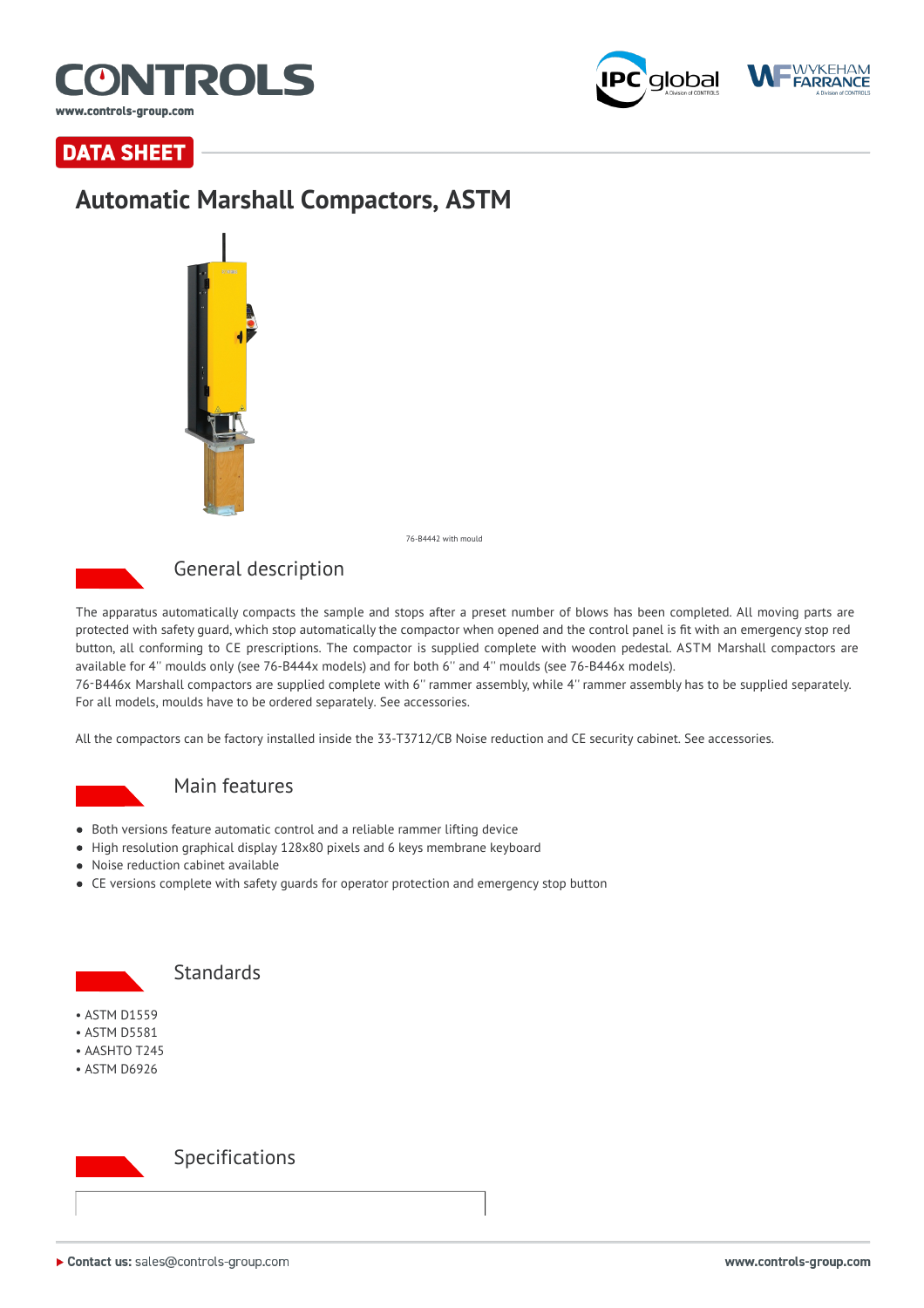

www.controls-group.com





# **DATA SHEET**

| <b>Models</b>             | 76-B4442        | 76-B4462            |
|---------------------------|-----------------|---------------------|
|                           | 76-B4443        | 76-B4463            |
|                           | 76-B4444        | 76-B4464            |
| Power rating              | 1800 W          | 2000 W              |
| Drop frequency (lows/min) | $55 \pm 5$      | $55 \pm 5$          |
| Tamping face dia.         | l98.5 mm        | 149.4 mm            |
| Rammer weight             | $4536 \pm 9q$   | $10.21 \pm 0.01$ kg |
| Drop height               | $457 \pm 3$ mm  | $457 \pm 2$ mm      |
| Overall dimensions        | 385x470x1867 mm | 423x578x1861 mm     |
| Weight approx.            | 150 kg          | 170 kg              |



76-B4442



76-B4442 Detail of mould clamping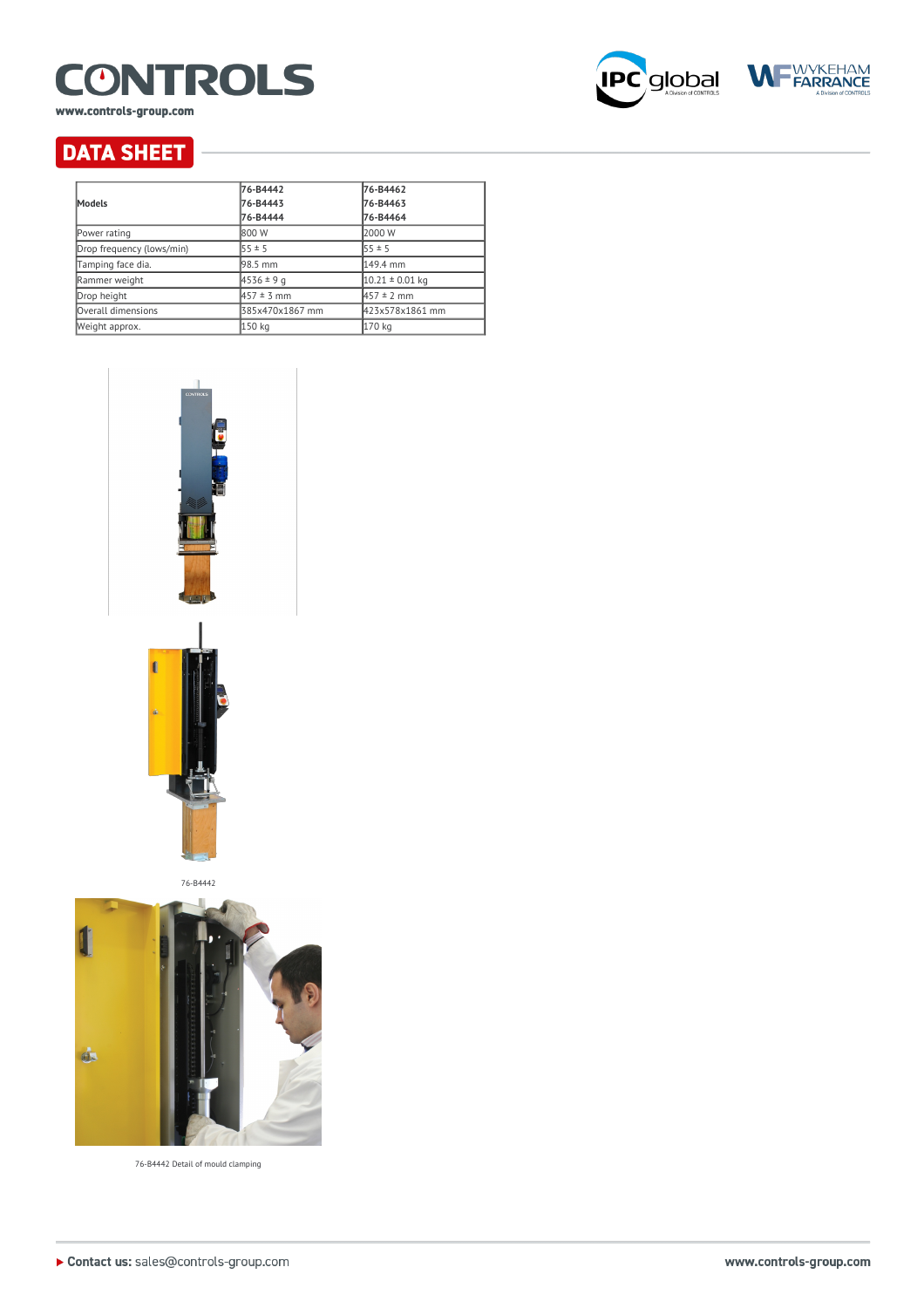

**WYKEHAM**<br>**FARRANCE** alobal





Noise reduction and security cabinet for automatic Marshall ASTM and EN compactors model 76-B4000/CB



#### **76-B4442**

Marshall impact automatic compactor for 4" moulds, conforming to ASTM D1559, D6926 and AASHO T245. User interface: large size graphic display and membrane keyboard. 230V, 50Hz, 1ph.

#### **76-B4443**

Marshall impact automatic compactor for 4" moulds, conforming to ASTM D1559, D6926 and AASHO T245. User interface: large size graphic display and membrane keyboard. 220V, 60Hz, 1ph.

#### **76-B4444**

Marshall impact automatic compactor for 4" moulds, conforming to ASTM D1559, D6926 and AASHO T245. User interface: large size graphic display and membrane keyboard. 110V, 60Hz, 1ph.

#### **76-B4462**

Marshall impact automatic compactor for 6'' and 4'' moulds, conforming to ASTM D5581. User interface: large size graphic display and membrane keyboard. Complete with 6'' rammer assembly. 4'' rammer assembly and moulds not included, to be purchased separately. 230V, 50Hz, 1ph.

#### **76-B4463**

Marshall impact automatic compactor for 6'' and 4'' moulds, conforming to ASTM D5581. User interface: large size graphic display and membrane keyboard. Complete with 6'' rammer assembly. 4'' rammer assembly and moulds not included, to be purchased separately. 220V, 60Hz, 1ph.

#### **76-B4464**

Marshall impact automatic compactor for 6'' and 4'' moulds, conforming to ASTM D5581. User interface: large size graphic display and membrane keyboard. Complete with 6'' rammer assembly. 4'' rammer assembly and moulds not included, to be purchased separately. 110V, 60Hz, 1ph.



▶ Contact us: sales@controls-group.com

Accessories and consumables